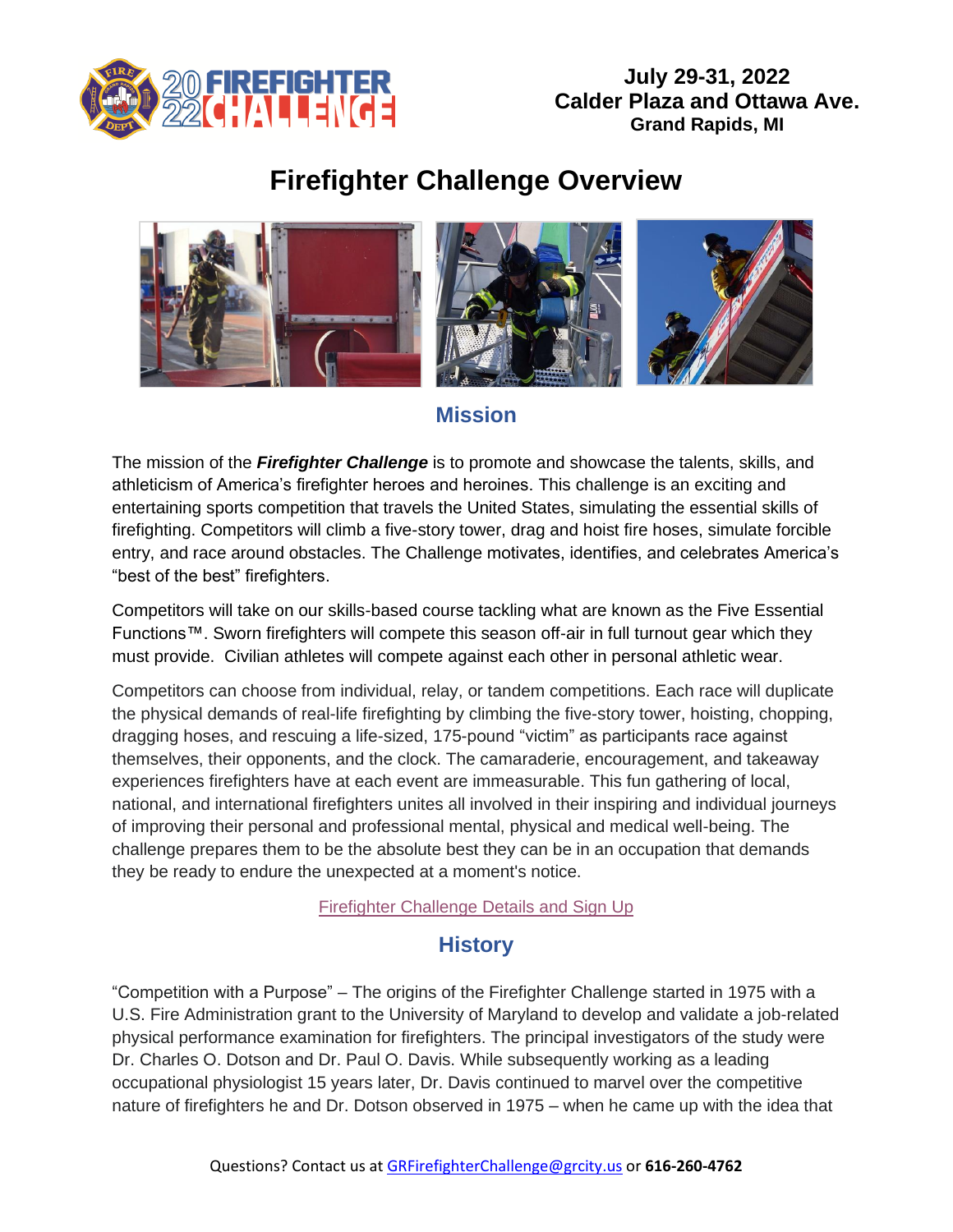

would eventually become the Firefighter Challenge. "Why not partner with industry leaders in public safety to devise a "competition with a purpose" that would highlight the unique nature of the fire service's heroic work, while showcasing the talents and capabilities of firefighters." The first Challenge was held in 1991. Thirty years later, the Firefighter Challenge looks forward to partnering with incredible companies like 3M Scott Fire and Safety for the next 30 years.



## **Why Grand Rapids?**

Situated along the Grand River approximately 25 miles east of Lake Michigan, Grand Rapids is the economic and cultural hub of West Michigan, as well as one of the fastest-growing cities in the Midwest. A historic furniture manufacturing center, Grand Rapids is home to five of the world's leading office furniture companies and is nicknamed "Furniture City." Other nicknames include "River City" and more recently, "Beer City". Grand Rapids and surrounding communities are economically diverse, based in the health care, information technology, automotive, aviation, and consumer goods manufacturing industries, and home to the only accredited ISO One fire department in the state.

The GRFD Fire Prevention Foundation will bring this amazing event to Grand Rapids with the aim to lead a global movement in hopes of inspiring and transforming the health and well-being of First Responders. We serve to raise awareness of the fire department, educate our neighborhoods and school on fire safety, provide smoke alarm installation in homes, and cultivate the next generation of community servants. This Challenge is an exciting opportunity to support the men and women of the fire service who do so much selfless work for the community.

The **Grand Rapids Firefighter Challenge**, hosted July 29-31,2022, will bring together individuals and teams from around the country to compete in the 5-course evolution. Grand Rapids is a city that encourages and involves our community members, neighborhoods, schools, businesses, and non-profit agencies to work together for the betterment of all and to continue our inclusive motto, we will be hosting a Kid's Challenge, a Charity Relay Challenge, and provide fun activities for the whole family to participate in. Of course, we will include our local breweries, and food trucks for all to enjoy. In addition, we will offer future firefighters the opportunity to learn more about the Grand Rapids Fire Department.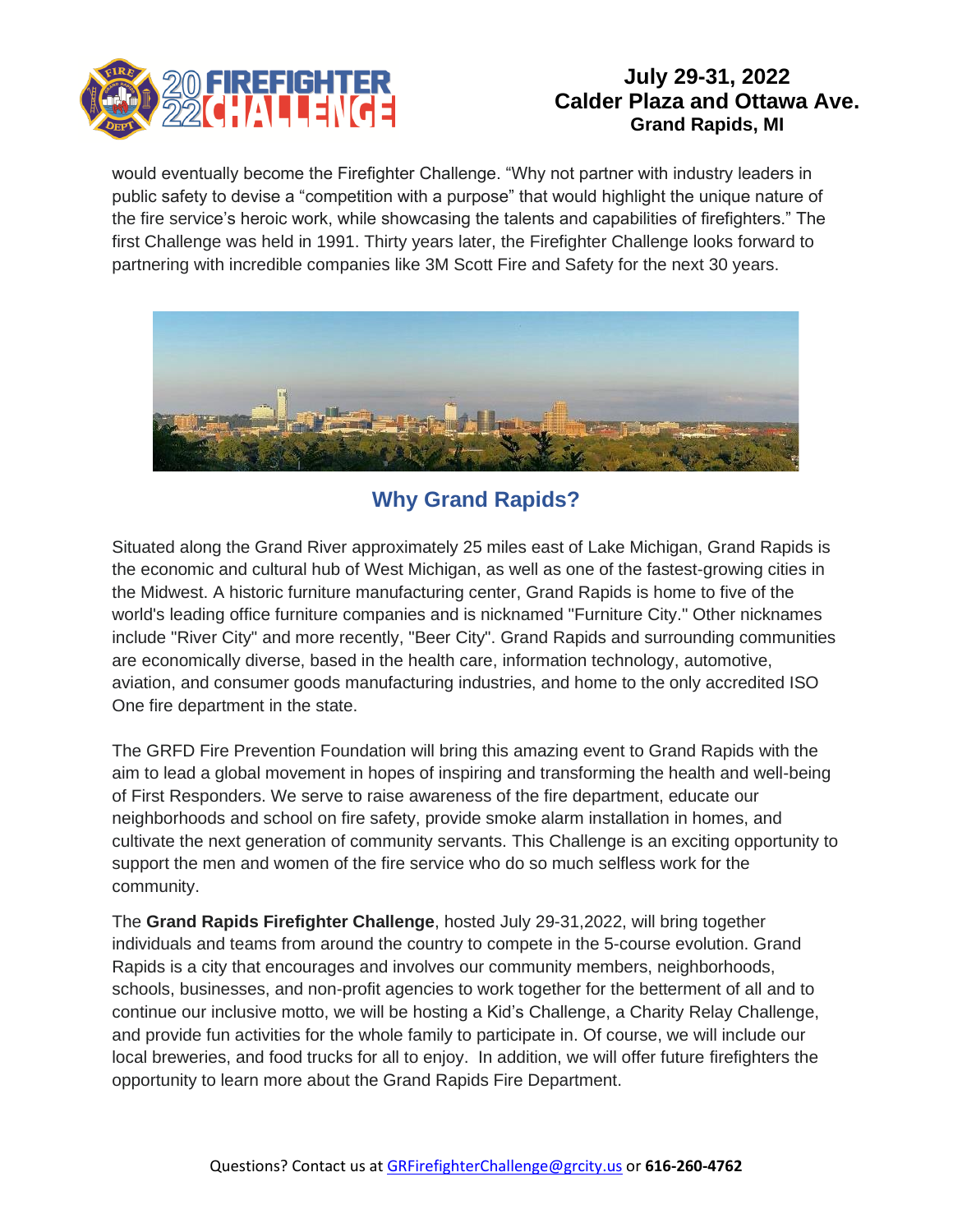



## **Next Generation of Firefighters**

If your goal is to be a firefighter, here is your opportunity to step up to the challenge and compete or learn more about [what it takes to be a member of a fire department.](https://www.grandrapidsmi.gov/Government/Departments/Fire-Department/Fire-Department-Recruitment) There is nothing better than experiencing firsthand if this is the career for you! The weekend will also allow you to experience the Firefighter Challenge course and feel the exhilaration of being a firefighter. One of the goals of the event is to bring awareness of the urgent need and recruitment of an inclusive, diverse, and enriched new generation of first responders. There will be numerous opportunities throughout the weekend to explore the steps of becoming a firefighter, including a recruitment booth and an 'on course' recruitment experience that can be registered for on the GR [Firefighter Challenge Sign up site](https://runsignup.com/Race/Info/MI/GrandRapids/GrandRapidsFirefighterChallenge) by choosing "Be a Firefighter". From all of us at the Grand Rapids Fire Department, we welcome all candidates, questions, and interest in what we do!

## **Charity and Corporate Challenge**

Have you ever wanted to be a Firefighter for the Day? Do you have a passion to help your local heroes or charity? The *Charity Relay Challenge* provides opportunities for local companies and non-profits to create a team-building experience by running a relay version of the Firefighter Challenge on their course. Each agency will raise funds prior to the event using the crowdsource platform and donate the total to a charity of their choice or directly to the *Grand Rapids Fire Prevention Foundation* (38 La Grave Ave SE Grand Rapids, MI 49503 *phone:* 616.456.3933) where the contribution will impact the community through the neighborhood and school public education programs, smoke alarm programs, and community awareness program.

It's easy to participate! Just recruit five (5) of your friends, family, or coworkers to join you for a fun, friendly relay competition going head-to-head with other local teams on the most recognized firefighter training course in the world. No training required! Our firefighters will be your coaches at the event. Charity relay competitors will compete in personal athletic wear.

> **[Charity Relay Challenge](http://charityrelaychallenge.org/) Overview** [Charity Relay Challenge Registration details and Sign Up](https://runsignup.com/Race/MI/GrandRapids/CharityRelayChallengeGrandRapidsMI)